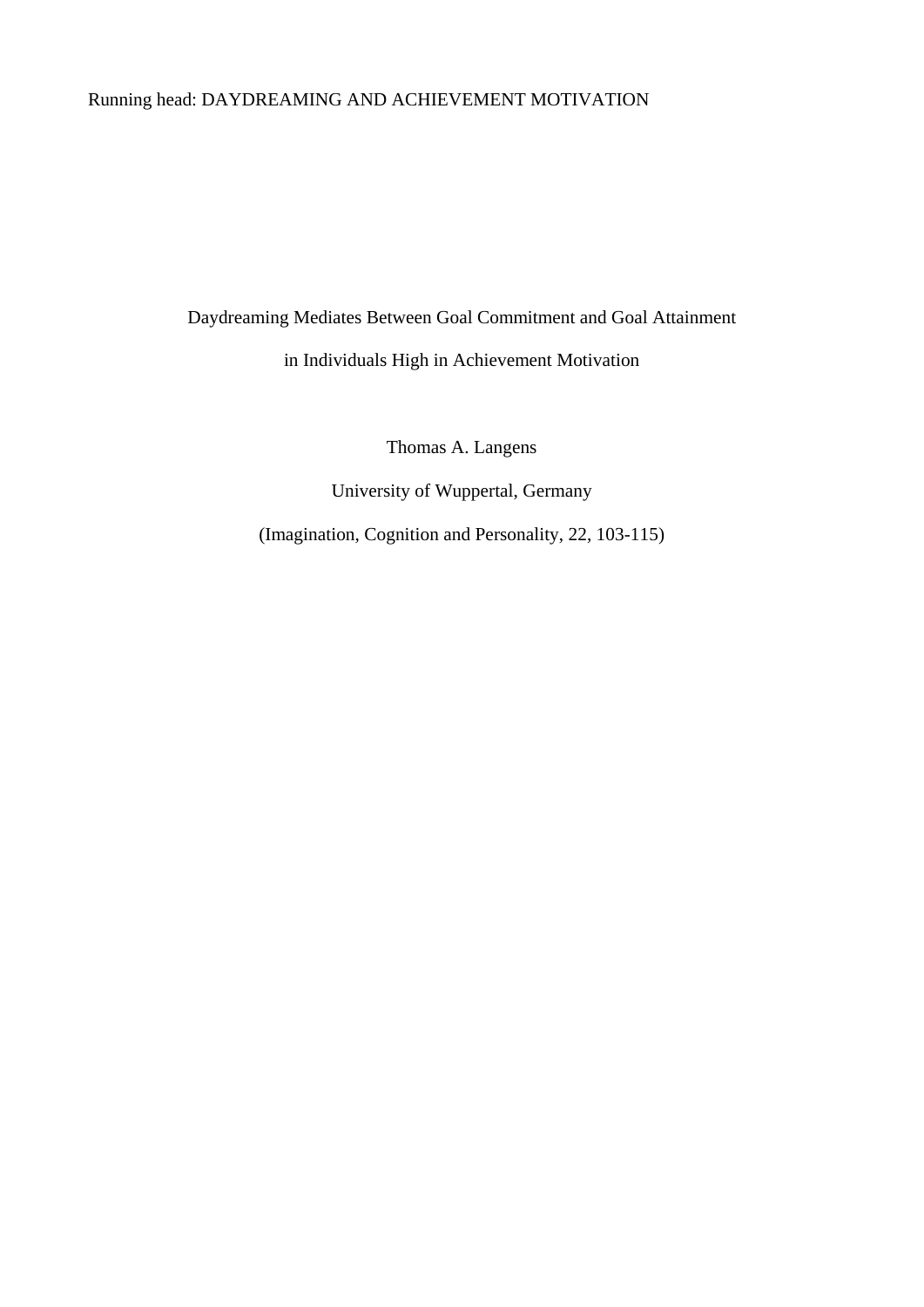### Abstract

Empirical research has shown that conceptions of desirable future states seem to have a stronger motivational impact on individuals high (relative to low) in achievement motivation. Therefore, it was assumed that daydreaming mediates between goal commitment and goal attainment in individuals high (but not in those low) in achievement motivation. This hypothesis was tested in a sample of German first-year university students who rated two goals–a study and a friendship goal– for goal commitment and kept a daydream diary for two weeks. Among individuals high in achievement motivation, goal commitment was related to the number of daydreams revolving around advancing toward the two goals (positive daydreaming) and positive daydreaming was related to goal attainment assessed six weeks after the onset of the study. For individuals low in achievement motivation, goal commitment was related to goal attainment, but positive daydreaming was unrelated to both goal commitment and goal attainment. Additional mediational and path analyses supported the conclusion that positive daydreaming mediated between goal commitment and goal attainment for individuals high, but not for those low in achievement motivation. The results are interpreted with respect to recent findings on the motivational consequences of positive goal imagery.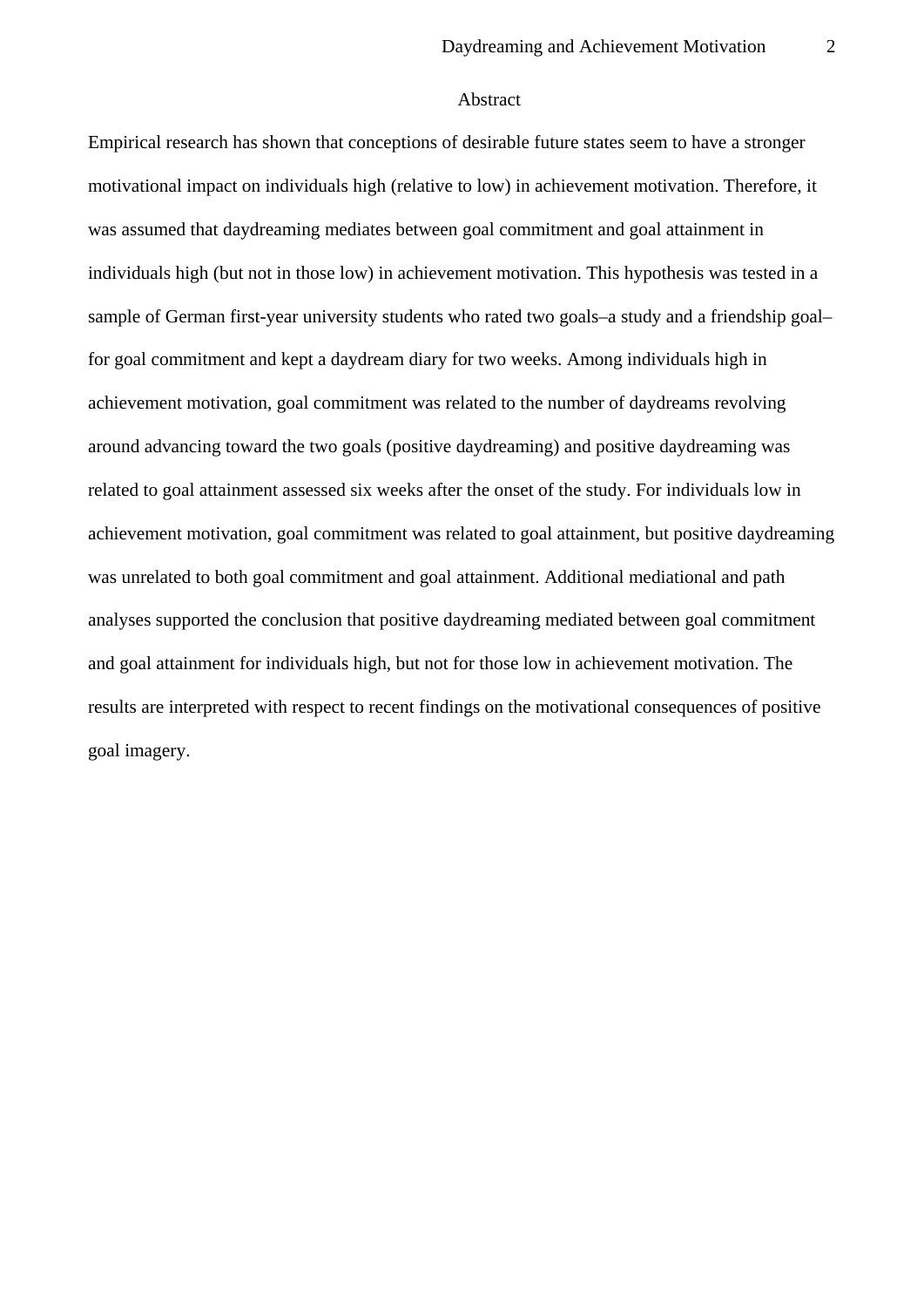# Daydreaming Mediates Between Goal Commitment and Goal Attainment in Individuals High in Achievement Motivation

Daydreaming is a naturally occurring process in which attention is focused inwards on thoughts and images which spontaneously enter conscious thinking and typically revolve around a person's desires, needs, and goals [1, 2]. People seem to daydream most when their current activity requires little attention and the costs of absent-mindedness are low [3]. Thought-sampling procedures have shown that, on average, one third of all mental processes can be classified as daydreaming [4]. So while riding a bus, listening to music or waiting in the doctor's office, people commonly experience the unfolding of mental images which depict a romantic evening with an attractive person, writing a well-received research paper or spending time with friends one hasn't seen for a long time.

Daydreaming serves a variety of adaptive functions. Singer [2] has argued that daydreaming is a skill which enables people to mentally simulate the course of future events and the consequences of one's actions and may thus help to rehearse one's actions or to prepare for an upcoming situation [see also 5]. Since imagery has a strong potential to arouse emotions, daydreams are also an effective means to regulate one's emotional states [6]. There is now accumulating evidence that daydreaming may also play a vital role in motivational processes.

A comprehensive model which ties together concepts of goal striving and daydreaming has been proposed by Klinger [1, 7]. According to Klinger, committing oneself to a goal initiates a current concern, a hypothetical state which lasts until the goal is either attained or abandoned. A major property of a current concern is its ability to potentiate the emotional reactions to cues associated with the goal or means for attaining it. Thus, cues which are associated with the goal arouse a protoemotional response which prepares and motivates a person for action. However, not all the cues which remind a person of a goal also indicate an opportunity to advance toward the goal. In such cases, when a person is reminded of his or her goals but cannot act to attain them, daydreams may arise in which a person imagines goal attainment. Daydreams are assumed to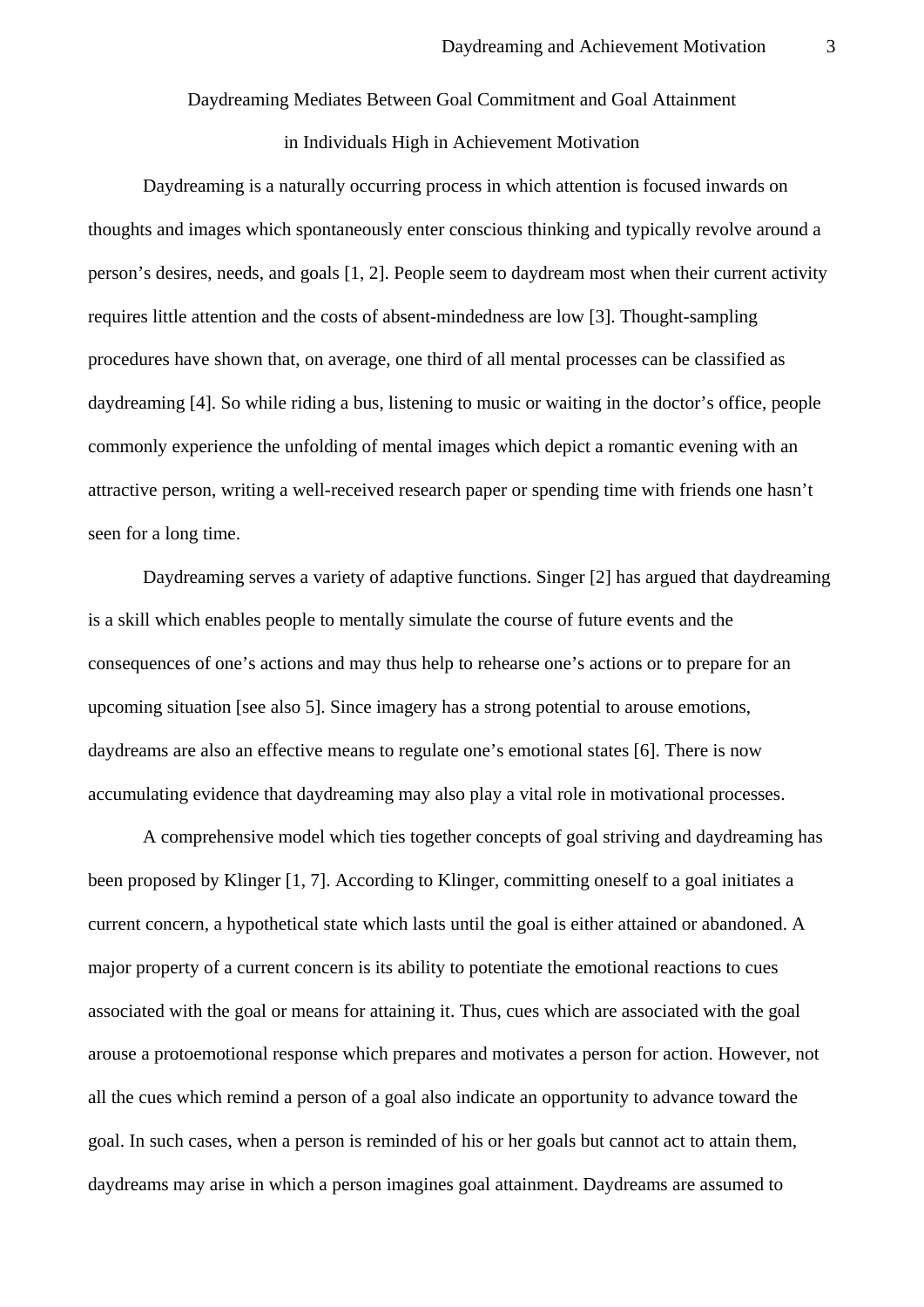support goal striving, because imagining goal attainment revitalizes the incentives associated with goal attainment. In particular, the pursuit of long-term goals may benefit from daydreaming because the mental representation of a desirable future state may help people to sustain the motivation to strive for their goals in times when goal pursuit is not possible or feasible [1].

In sum, this model assumes that goal commitment induces a tendency to daydream about goal attainment. Such daydreams may then strengthen the motivation for goal striving and may thus facilitate goal attainment. The model thus assumes that daydreaming mediates between goal commitment and goal attainment: Goal commitment facilitates goal attainment because goal commitment triggers daydreams which then motivate people to strive for their goals. Although other mediational processes are inherent in Klinger's model, daydreaming appears to be a crucial mediator for goals which cannot be readily attained, such as finishing a degree or finding an interesting job.

 This mediational model of daydreaming rests on the assumption that imagining the attainment of a goal motivates people to strive for their goals, regardless of individual differences. However, people seem to differ in the extent to which imagery actually induces a motivational state [cf. 8]. It seems reasonable to assume that a positive daydream may motivate some people to act, whereas it leaves others indifferent. The present paper argues that the mediational model may apply particularly to individuals who are high in achievement motivation.

Individuals high in achievement motivation are typically concerned with "doing things better, with surpassing standards of excellence" [9, p. 228]. Research on achievement motivation suggests that, as a consequence of this concern, individuals high and low in achievement motivation may respond differently to mental representations of desirable future states. Early research on achievement motivation demonstrated that individuals high (relative to low) in achievement motivation prefer the metaphors of time as "a galloping horseman" or "a bird in flight" to the metaphor of time as "a quiet motionless ocean" [10]. According to McClelland [11], these results indicate the inclination of individuals high in achievement motivation to focus on the future instead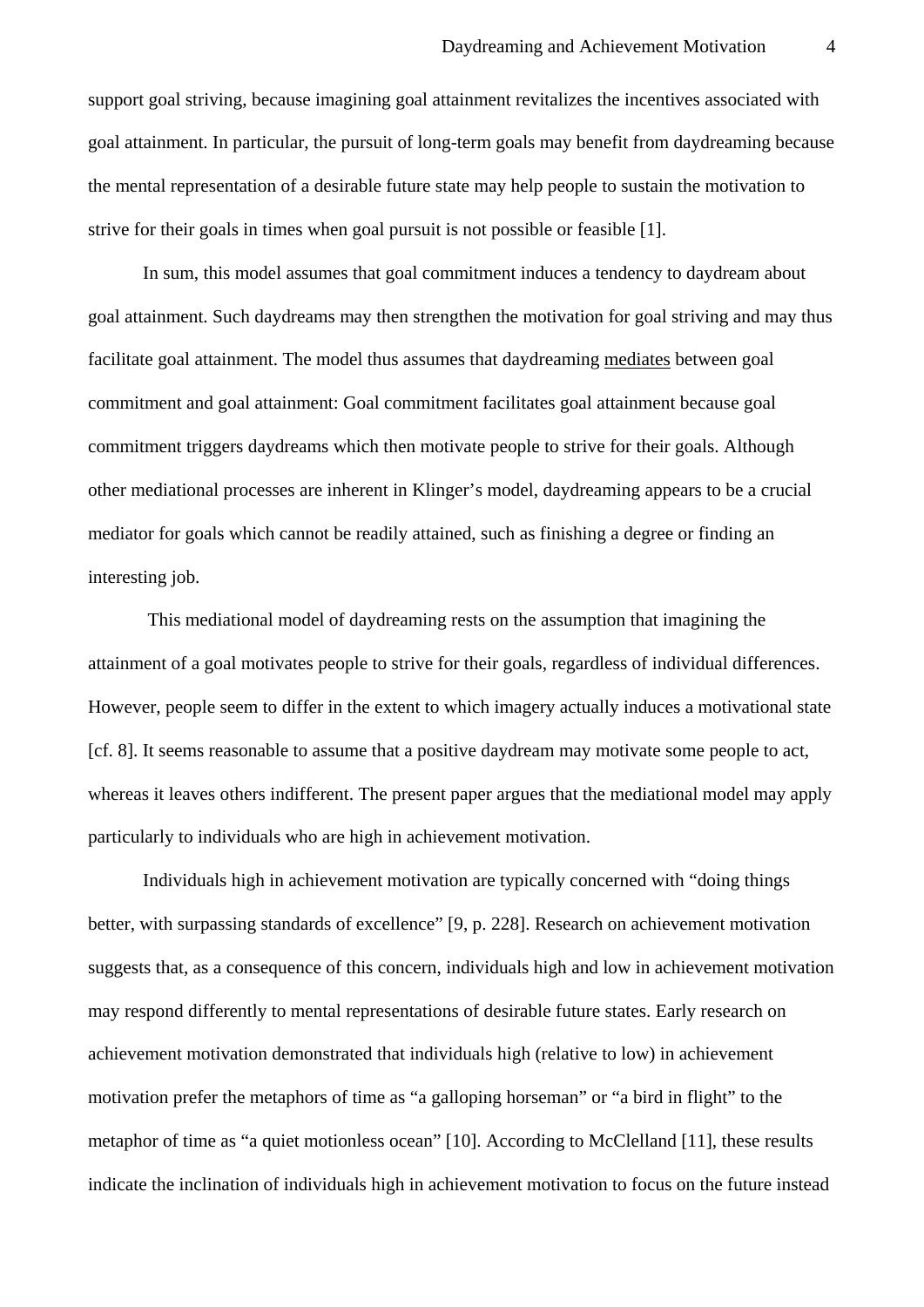of the present moment and their acute awareness of the passing of time. In accordance with this interpretation, Mischel [12] demonstrated that adolescents high in achievement motivation preferred to wait for a bigger future reward rather than settle for an immediate lesser reward. Similarly, Raynor [13, 14] found that individuals high (relative to low) in achievement motivation performed better on a task if the task's completion is a precondition for the attainment of a future goal. In accordance with this finding, Agarwal and Tripathi [15] showed that individuals high in achievement motivation have a future-oriented and more extended time perspective. Taken together, these results suggest that mental representations of future states have a stronger motivational impact on the behavior of individuals high (relative to low) in achievement motivation.

With respect to the mediational model outlined above, research on achievement motivation suggests that the model may apply particularly to individuals high in achievement motivation. Daydreams about attaining personal goals are conceptions of desirable future states and may thus motivate individuals high (but not those low) in achievement motivation to strive for their goals. If daydreaming about goal attainment works for individuals high in achievement motivation, they may also tend to employ goal imagery as a strategy to attain goals they are highly committed to. In contrast, if mental representations of future states have a smaller motivational impact on individuals low in achievement motivation, then daydreaming about goal attainment may not help them to actually advance toward their goals. Individuals low in achievement motivation may then also dismiss daydreaming and not consider it a useful tool in the process of goal striving, which may result in a weaker association between goal commitment and daydreaming.

In the present research, we tested these assumptions in a sample of first-year university students. Pilot studies had shown that German first-year university students have two major concerns. They want to acquire basic skills to succeed in their studies, which include (among other things) preparing for lectures, learning how to give presentations, and getting good grades in exams. At the same time, they want to keep in touch with close friends. In the present research, students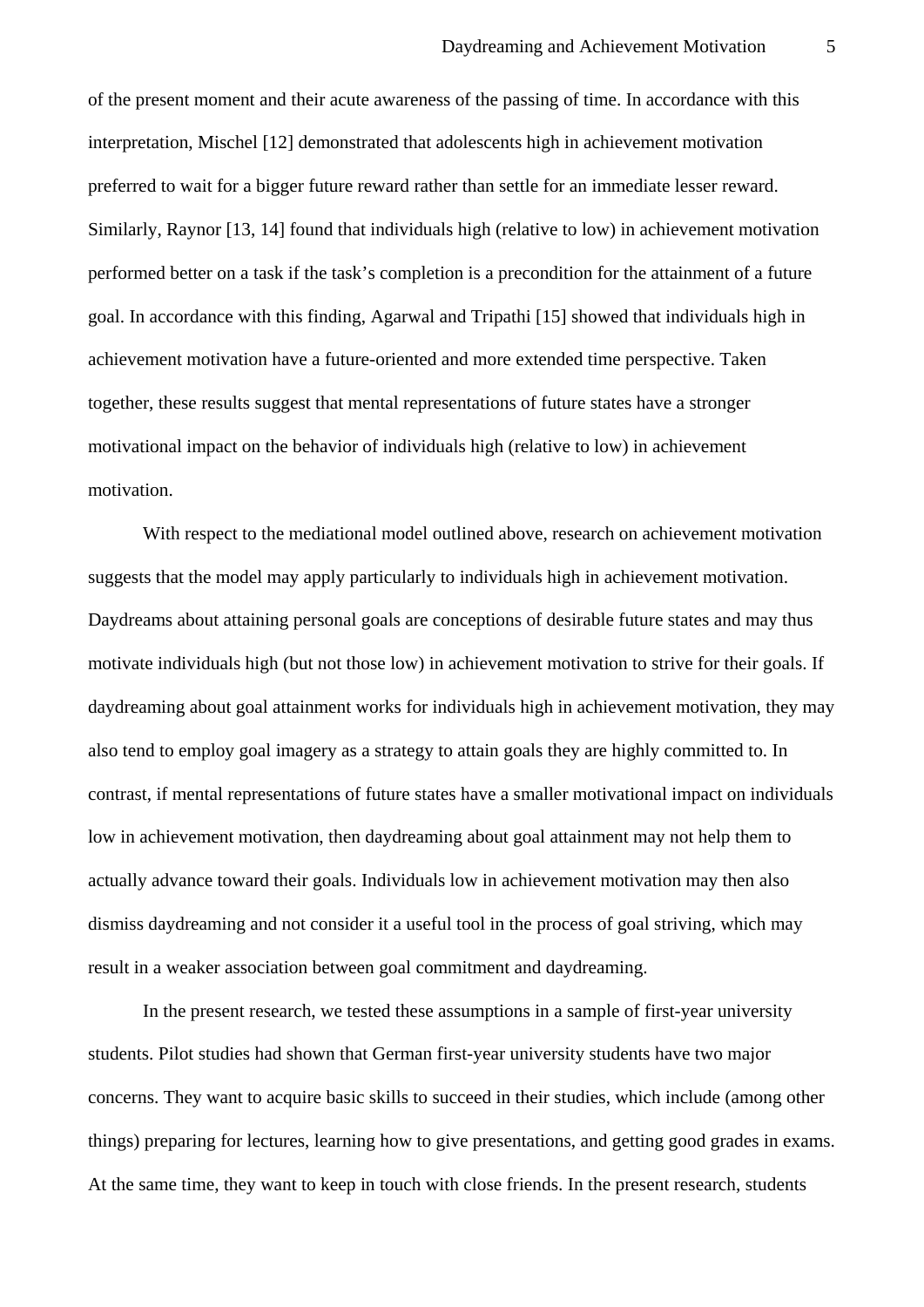were asked to rate goal commitment for these two goals at the beginning of the semester. They were then asked to monitor and to write down their daydreams in the following two-week period. Six weeks after the beginning of the study, participants rated how much they had advanced toward the two goals investigated in this study. We expected the data of participants high in achievement motivation to be consistent with a mediational model in which (1) goal commitment predicted the amount of daydreaming about goal attainment and (2) daydreaming predicted actual attainment of the two goals. For individuals low in achievement motivation, we expected that daydreaming would not mediate the relationship between goal commitment and goal attainment.

#### Method

### Participants and Overview of Procedure

Data were collected in three phases. At the beginning of the semester, participants received a take-home booklet which contained the TAT and a questionnaire which asked them to rate two goals–gaining competence in their studies and keeping in touch with close friends–on a number of scales. After participants had returned the booklet, they met with the experimenter in groups of 3 to 4 and the experimenter explained the concept of daydreaming ("thoughts and images spontaneously popping up in your mind which usually revolve around needs, desires and goals") and gave examples of situations in which people typically have daydreams ("while riding the train, during a lecture, when listening to music"). Participants then received a small booklet which was introduced as the daydream diary. Participants were asked to pay attention to their daydreams during the next 14 days and were encouraged to write down any daydream they noticed. They were asked to return the daydream diary at the end of the two-week period. Participants were contacted again approximately 6 weeks after the initial session and asked to pick up a questionnaire which assessed attainment of the goals investigated in this study.

Fifty-nine first year students enrolled in different faculties at the University of Wuppertal participated in the study. Seven participants failed to complete all the measures and were excluded from data analyses. This resulted in a sample of 52 participants (33 women and 19 men), the average age being 22.96 years  $(SD = 5.03)$ .

#### Achievement motivation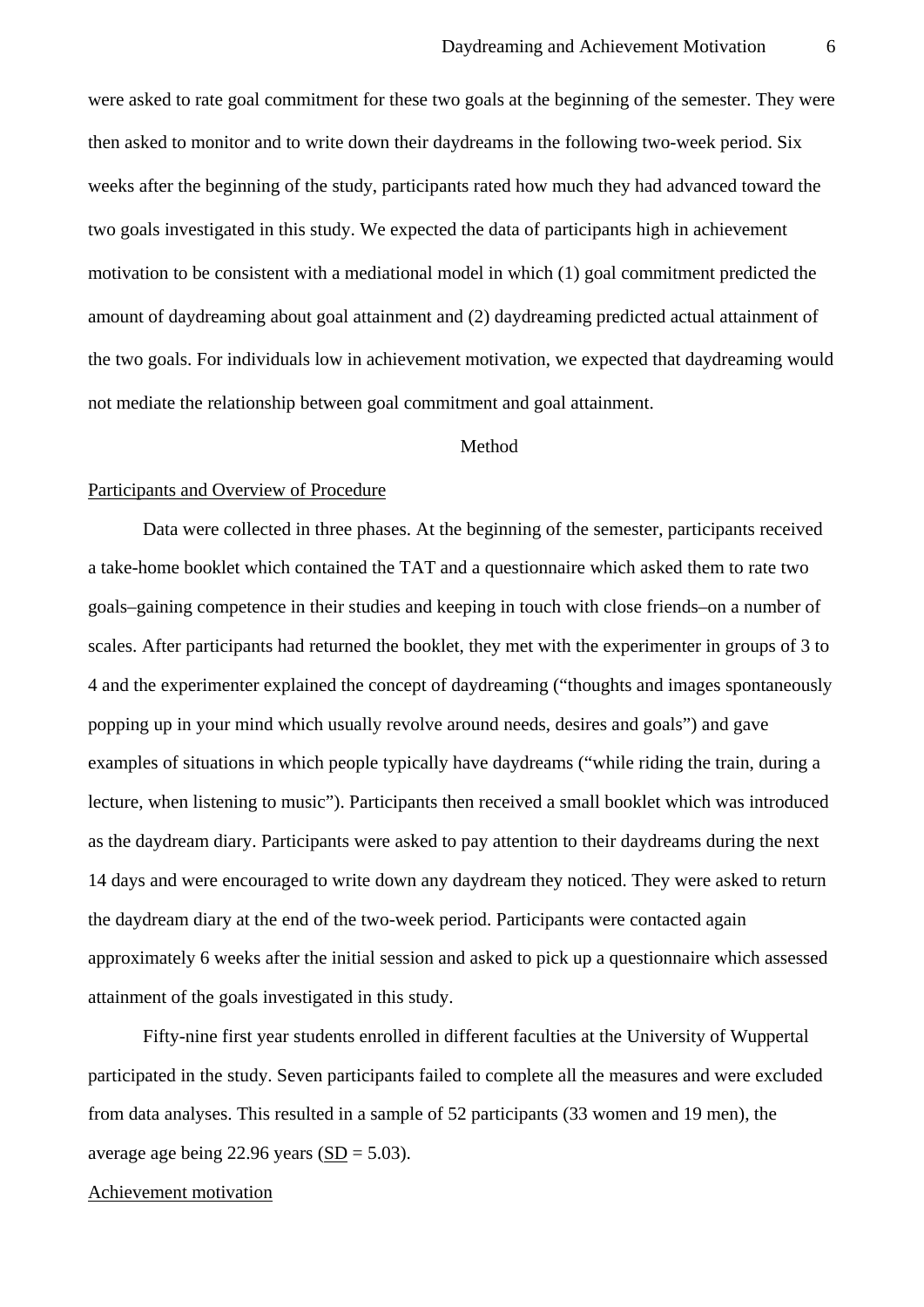To assess participants' achievement motivation, a TAT-type picture-story test was administered to participants using instructions described in Winter [16]. The TAT consisted of five picture cues that have been used in a number of previous studies [17]. The pictures showed (1) a ship captain talking with another man, (2) a man sitting at an office desk, (3) two female scientists in a laboratory, (4) two people sitting on a park bench and (5) a man and a woman on a trapeze [all pictures are contained in 18].

The resulting TAT protocols were content-coded for achievement motivation according to Winter's [16] Manual for Scoring Motive Imagery in Running Text which has been used extensively in previous research on motivation [cf. 19]. According to the manual, the achievement motive is scored for any indication of concern with a standard of excellence which may be expressed by (1) adjectives which positively evaluate performances, (2) hard work or thoroughness in the pursuit of excellence, (3) winning or competing successfully with others, (4) negative feelings about a lack of excellence and (5) unique accomplishments. Protocols were independently scored by two trained scorers who had demonstrated percentage agreement of at least 85% with the calibration material provided in Winter [16]. Percentage agreement of the two scorers was 89%. Disagreements were resolved by discussions and yielded the final scores for achievement motivation ( $M = 1.77$ ,  $SD = 1.31$ ). Following recommendations by Smith et al. [17], participants' motive scores were corrected by regression for protocol length ( $M = 492$  words,  $SD = 116$ ) and converted to z scores. A median split procedure (Mdn  $=$  -.48) was employed to identify participants high and low in achievement motivation.

#### Goal commitment

The TAT was followed by a questionnaire which described two goals which first-year students typically pursue, namely gaining competence in their studies (the study goal) and keeping in touch with close friends (the friendship goal). They read that "first year students typically try to reconcile two goals. First, they want to gain competence in their studies, which means, for example, keeping track of lectures, learning how to give presentations, passing tests, and so on. At the same time, most students try to keep in touch with close friends by writing letters, making phone calls, or seeing them once in a while. First of all, we want to know how important these goals are to you." Goal commitment was assessed using the scales of Brunstein [20]. Participants were asked to rate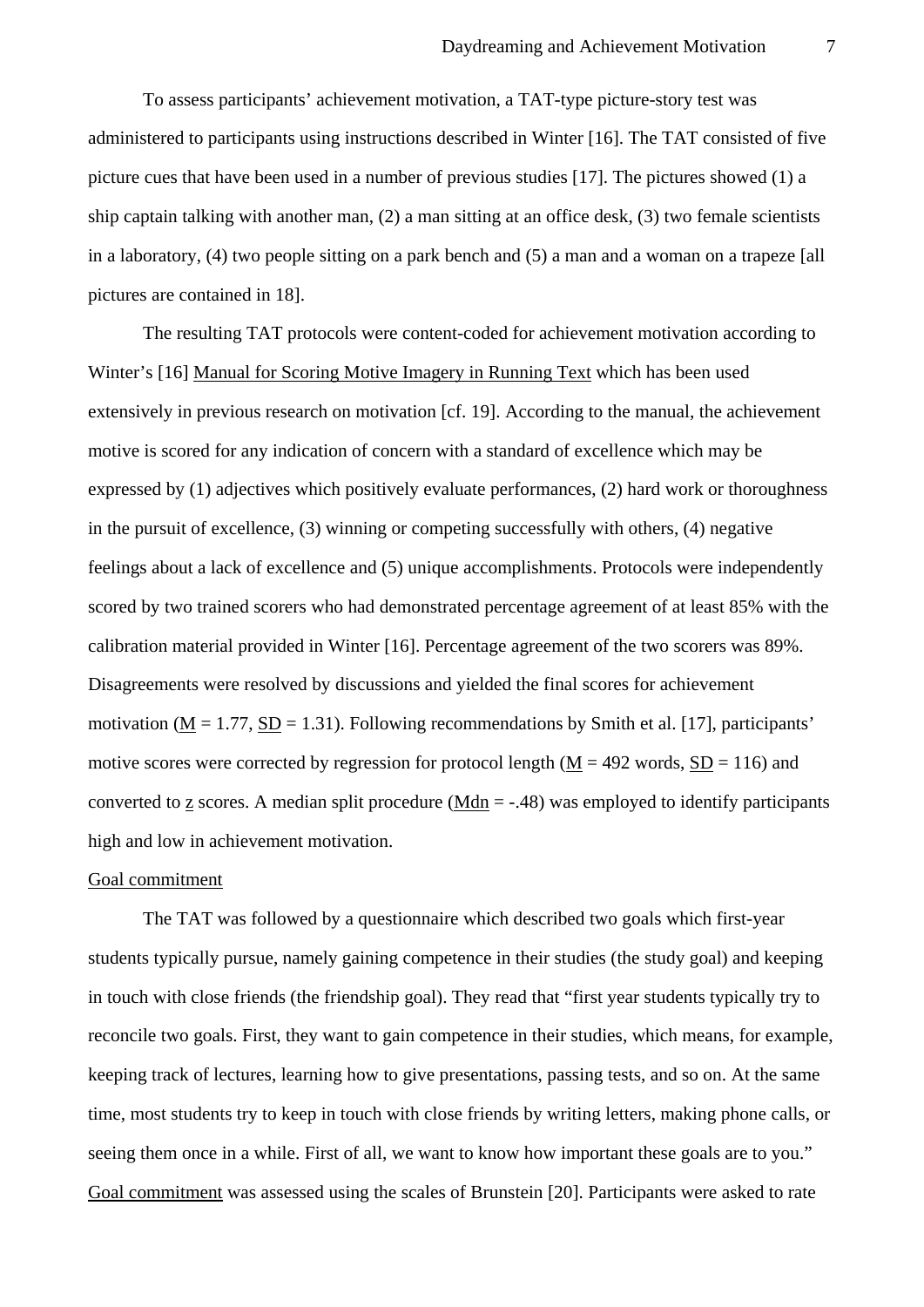each goal on four items asking for their determination (e.g., "No matter what happens, I will not give up this goal") and their willingness (e.g., "Even if it means a lot of effort, I will do everything necessary to accomplish this goal") to pursue the two goals. Items had to be answered on 7-point scales with endpoints labeled completely disagree (1) and completely agree (7). Ratings of goal commitment for the study and the friendship goal were combined to give a single index of goal commitment which had sufficient internal consistency ( $\alpha = .61$ ).

### Daydream diary

The daydream diary summarized the definition of daydreaming given in the first session and provided 12 double-pages for writing down up to 12 daydreams. Participants reported a mean of 6.23 daydreams (SD = 3.29), which is comparable to studies in which a similar technique was employed [21]. Daydream protocols were content-analyzed for daydreams which dealt with advancing toward or successfully achieving the study or the friendship goal. On average, 1.29 (SD  $= 1.46$ ) daydreams satisfied this criterion. We will refer to this class of daydreams as positive goal daydreaming. For example, the following two protocols were categorized as positive goal daydreaming:

I see myself giving my first talk in front of the class. Everything is running smoothly and I'm really enjoying it. The other students are interested and the teaching assistant seems to like my way of presenting things. I have a very good feeling about my presentation. I was daydreaming about meeting good friends at a coffee bar. We're gabbing about many different things, about life in general, also about existential matters. Everybody seems to be interested and involved. We're sharing a special feeling of community.

Positive goal daydreaming was only moderately correlated with the total number of daydreams ( $r = .24$ ,  $p < .10$ ). The majority of daydreams not classified as positive goal daydreaming were either memories ( $M = 1.37$ ,  $SD = 1.86$ ) or positive fantasies elaborating unrealistic scenarios (e.g., being able to fly or being a famous rock star,  $M = 1.98$ ,  $SD = 2.01$ ).

### Goal attainment

Approximately six weeks after the initial session, participants completed six items taken from Brunstein [20] which assessed goal attainment. The items asked for goal advancement and stagnation, success and failure of goal pursuit, and difficulties encountered during goal pursuit.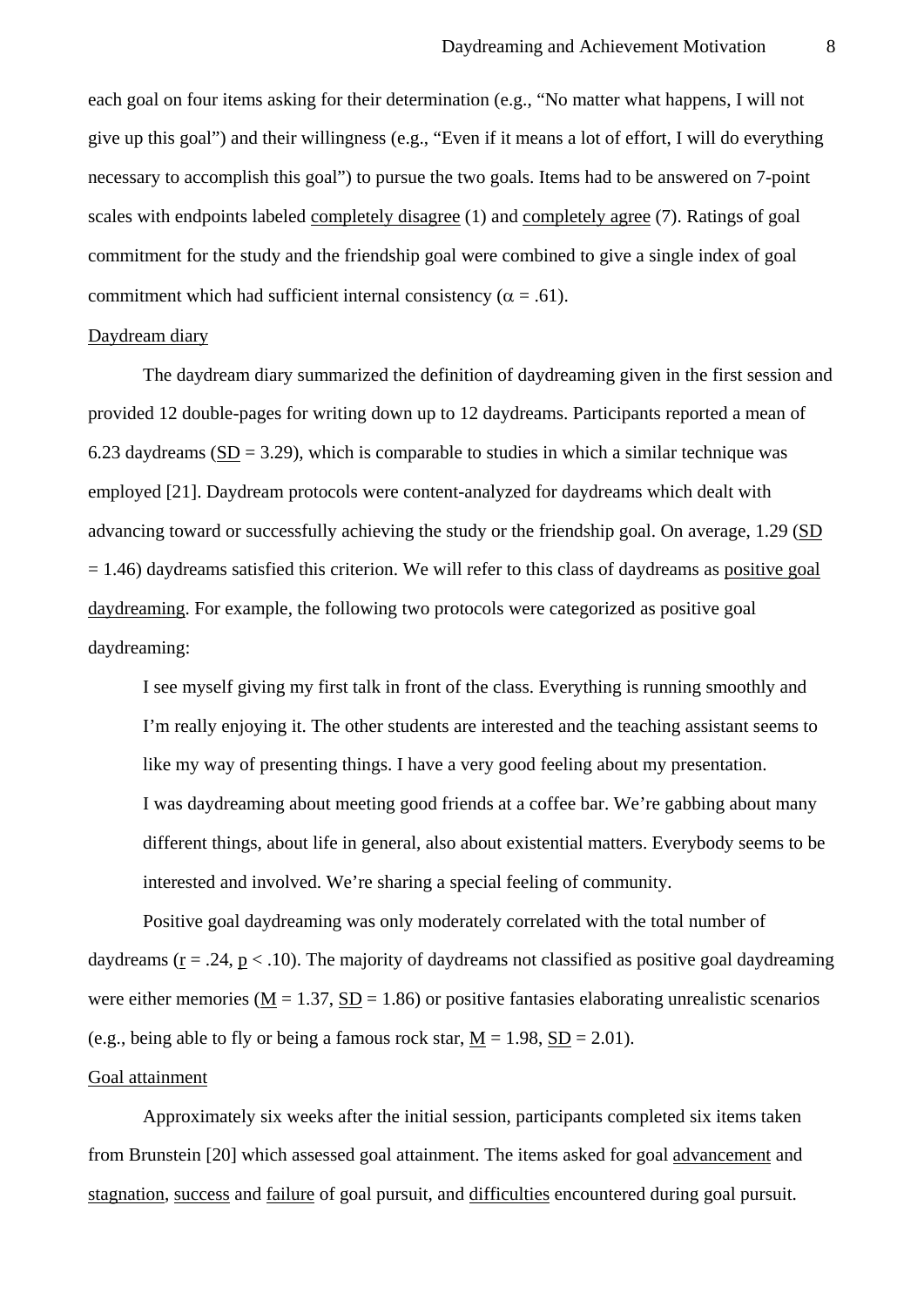#### Results

#### Participant Attrition, Descriptive Statistics, and Preliminary Analyses

Seven of the initial 59 participants did not complete the study, resulting in an attrition rate of 11.8%. Attrition analyses revealed no significant differences between participants who dropped out and participants completing the study. Neither age nor sex of participants had a significant impact on the results reported below.

#### Comparison of Means and Correlation Analyses

Means, standard deviations, reliabilities, and intercorrelations of the central variables of this study are presented in Table 1. Individuals high and low in achievement motivation reported similar levels of goal commitment (t(50) = .33, p > .70), positive goal daydreaming (t(50) = .47, p > .60), and goal attainment (t(51) = 1.42,  $p > .15$ ).

#### – Insert Table 1 here –

Among individuals high in achievement motivation, goal commitment was positively related to positive goal daydreaming ( $\underline{r} = .60$ ,  $\underline{p} < .01$ ), whereas this relationship was not significant for individuals low in achievement motivation ( $\underline{r} = -.22$ ,  $\underline{p} > .20$ ). The difference between these correlation coefficients was significant,  $Z = 3.11$ ,  $p < .01$ . In addition, positive goal daydreaming and goal attainment were significantly related among individuals high in achievement motivation (r  $= .54$ ,  $p < .01$ ), whereas this correlation was not significant for individuals low in achievement motivation ( $\underline{r}$  = -.15,  $\underline{p}$  > .40). Again, the difference between these correlations was significant,  $\underline{Z}$  = 2.56, p < .05. Goal commitment was significantly related to goal attainment for individuals low in achievement motivation ( $r = .51$ ,  $p < .01$ ) and for individuals high in achievement motivation ( $r =$ .38,  $p = .057$ ). Although the correlation is weaker for individuals high in achievement motivation and just fails to approach standard levels of significance, the two correlations did not differ significantly,  $Z = .60$ ,  $p > .50$ .

#### Mediation Analyses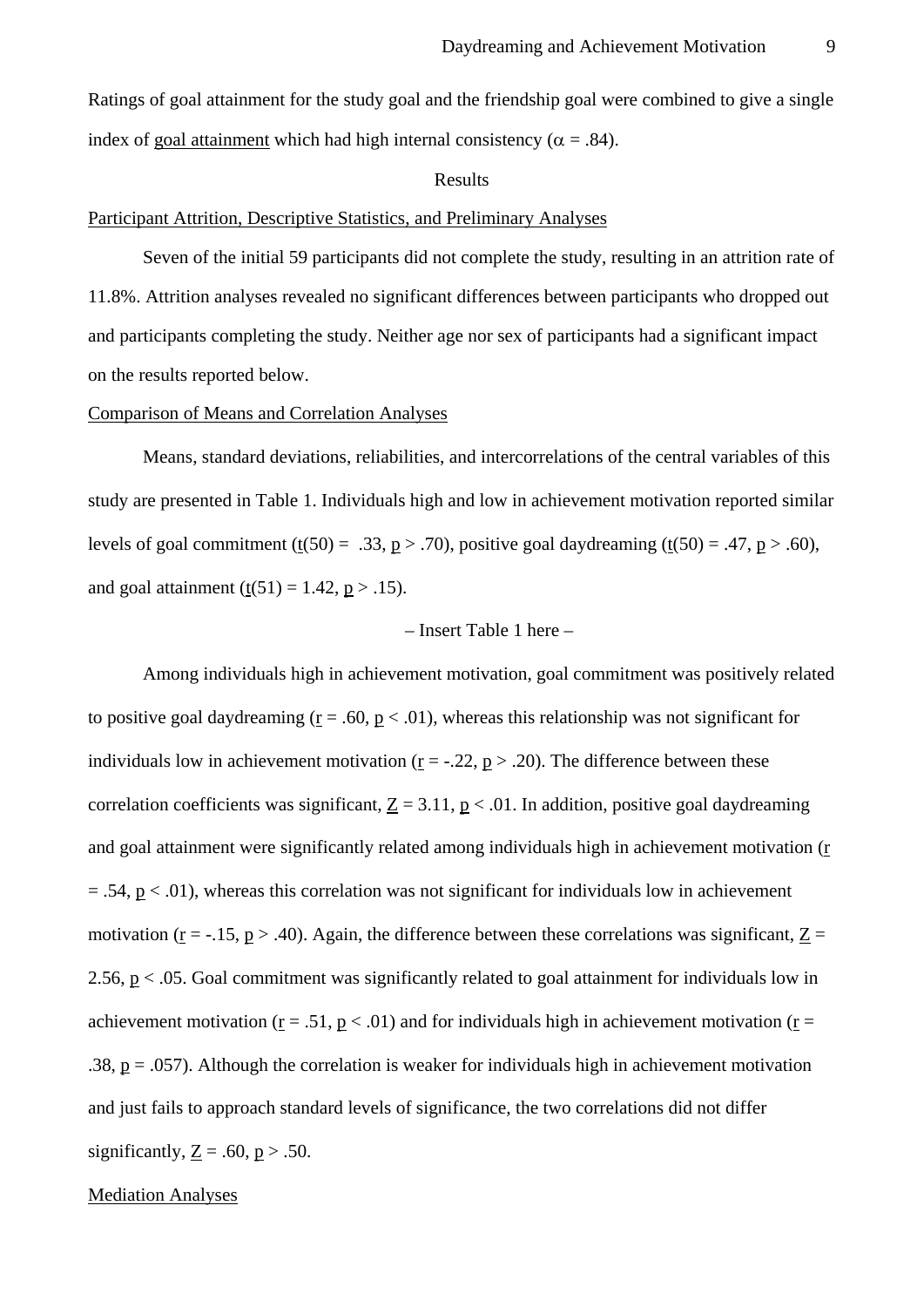Following the recommendations by Baron and Kenny [22], we employed correlation and regression analyses to test whether the following conditions for mediation were met: (a) The predictor (goal commitment) is associated with the outcome (goal attainment); (b) the predictor is associated with the mediator (positive goal daydreaming); (c) the mediator is associated with the outcome, after controlling for the predictor; and (d) the predictor is unrelated to the outcome after controlling for the mediator. Positive goal daydreaming can be assumed to mediate the relationship between goal commitment and goal attainment if all four conditions were met.

For individuals high in achievement motivation, all criteria for mediation were met. First, goal commitment was associated with positive goal attainment ( $r = .38$ ,  $p = .057$ ). Second, goal commitment was associated with goal daydreaming ( $r = .60$ ,  $p < .01$ ). Third, positive goal daydreaming was associated with goal attainment after controlling for goal commitment ( $p = .42$ ,  $p$ ) < .05). Finally, after controlling for positive goal daydreaming, goal commitment was no longer associated with goal attainment ( $pr = .08$ ,  $p > .70$ ). These results are consistent with the hypothesis that positive goal daydreaming fully mediated the effects of goal commitment on goal attainment for individuals high in achievement motivation.

For individuals low in achievement motivation, only the first criterion was met. Goal commitment was associated with goal attainment ( $r = .51$ ,  $p < .01$ ). However, neither was goal commitment associated with positive goal daydreaming  $(r = -0.22, p > 0.20)$ , nor was positive goal daydreaming associated with goal attainment after controlling for goal commitment ( $pr = -0.05$ ,  $p >$ .80). For individuals low in achievement motivation, there seems to be a direct association between goal commitment and goal attainment which was not mediated by goal daydreaming.

#### Path Analyses

To further substantiate the correlational and mediation analyses, path analyses using the AMOS 3.6 software [23] were conducted. The mediational model (a causal chain in which goal commitment predicted positive goal daydreaming and positive goal daydreaming predicted goal attainment) was tested separately for individuals low and high in achievement motivation. For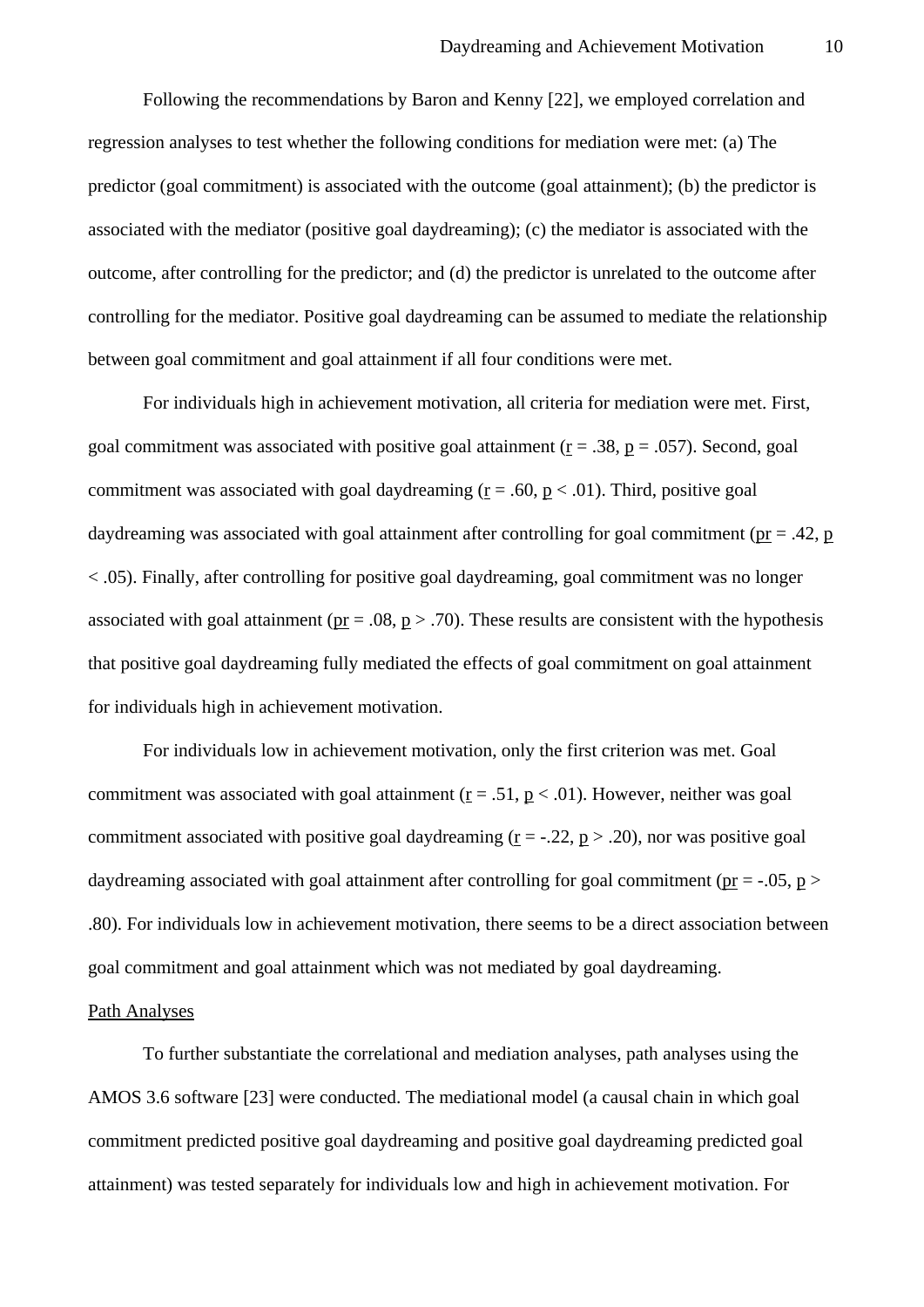individuals low in achievement motivation, the data did not fit the path model, as indicated by a significant chi-square for this model,  $\chi^2$  (1, <u>N</u> = 26) = 7.03, <u>p</u> < .01 and a low adjusted general fit index (AGFI) of .16. For individuals high in achievement motivation, however, the path analyses yielded a non-significant chi-square,  $\chi^2$  (1, N = 26) = .16, p > .90, and an AGFI of .97, indicating a good fit to the path model. Thus, the path analyses further corroborated the hypothesis that daydreaming mediates between goal commitment and goal attainment only among individuals high in achievement motivation.

### Discussion

In a sample of first-year university students, daydreaming about attaining study goals and friendship goals mediated between goal commitment and attainment of these goals in individuals high in achievement motivation. For them, goal commitment was related to subsequent daydreaming about attaining these goals and daydreaming was in turn related to perceived goal attainment assessed four weeks later. In contrast, a mediating role of positive goal daydreaming could not be demonstrated for individuals low in achievement motivation. Rather, goal commitment was related to goal attainment independent of positive goal daydreaming in individuals low in achievement motivation. These results cannot be attributed to differences in goal commitment or to the amount of positive goal daydreaming: Individuals high and low in achievement motivation reported about the same commitment to their goals and equal levels of daydreaming as well as goal attainment. So while individuals low in achievement motivation do have daydreams, daydreaming does not seem to play a major role in the process of goal striving.

The present study replicated the frequently reported association between goal commitment and goal attainment [20, 24, 25]. However, it also suggests that different motivational processes may be responsible for this relationship. I argued in the introduction that daydreaming may be more intimately integrated in processes of goal striving in individuals high in achievement motivation because empirical research suggests that mental representations of a desirable future state have stronger motivational consequences for individuals high (relative to low) in achievement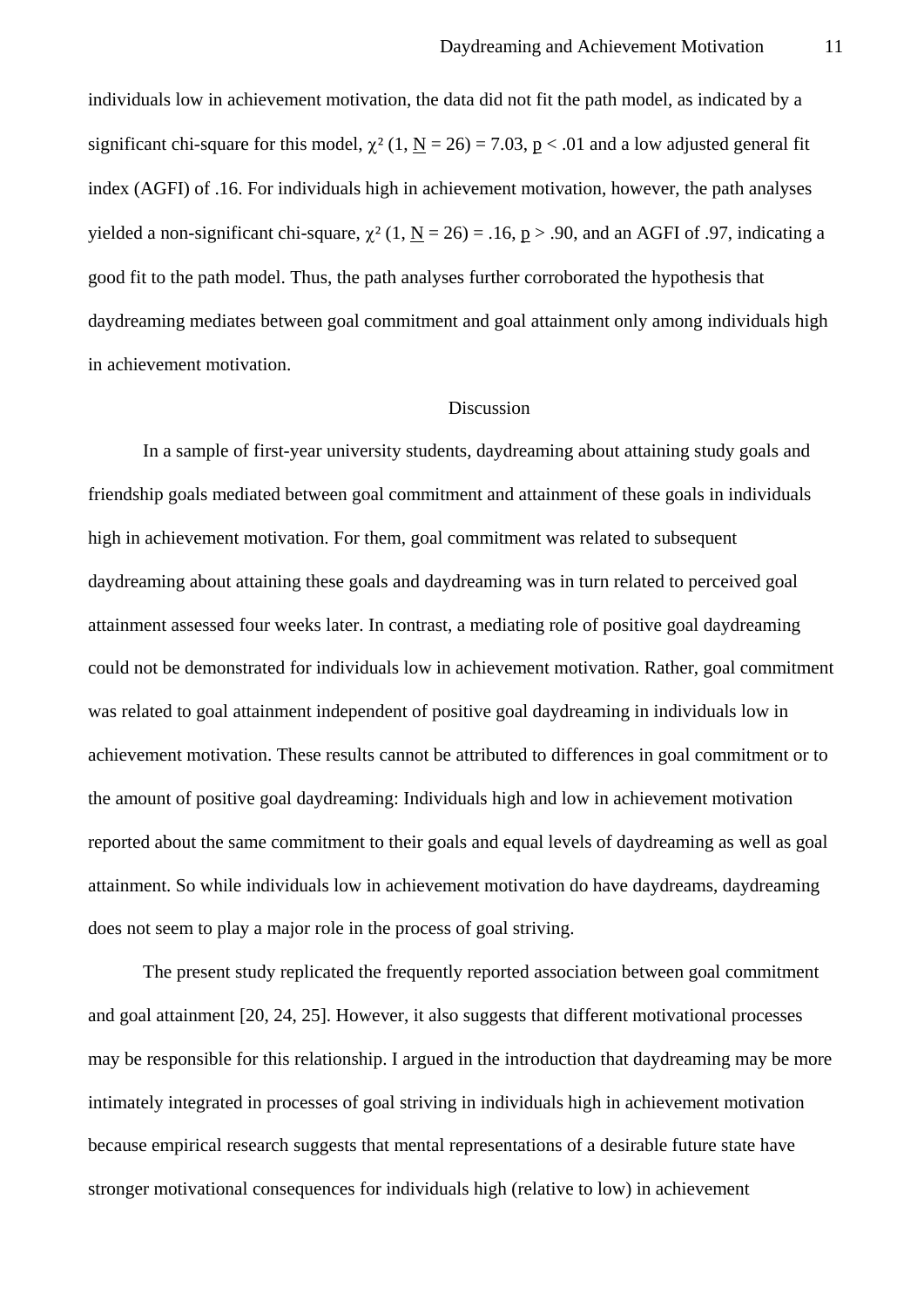motivation. Recent research by Oettingen [26, 27] may help to explain the more molecular processes mediating this relationship.

Oettingen [26] has suggested that imagining the successful attainment of a personal goal (as compared to imagining failure of goal pursuit) is typically related to lower levels of motivation and to a lower degree of goal attainment. She argues that such positive imagery leads to an "anticipatory consumption of success" [26, p. 239], which suspends the motivation to act or to the need to elaborate plans for action. According to Oettingen [26], positive fantasies may also strengthen the motivation to pursue one's goals if positive imagery is contrasted with reflections on current reality in which this goal is not yet attained. Contrasting positive fantasies with reflections on reality produces a discrepancy between an actual and a desired state, which then motivates people to act. A series of studies [27, 28] has shown that people were better able to attain their goals when they were asked to contrast positive fantasies with reflections on reality than when they only imagined the successful attainment of their goal.

Oettingen's findings offer an interesting interpretation of the results of the present research. They suggest that individuals high in achievement motivation are motivated by positive daydreaming because they automatically contrast positive daydreams with reflections on reality. The mentality of individuals high in achievement motivation outlined in the introduction seems to support such an interpretation. For example, since individuals high in achievement motivation tend to perceive time as passing rapidly, imagining goal attainment may induce a sense of urgency and of running out of time. Similarly, because people high in achievement motivation seem to have a more extended time perspective, they may automatically tend to consider the current reality when imagining the attainment of a goal in the future. Thus, while daydreaming about attaining a desirable personal goal, individuals high in achievement motivation may spontaneously become aware of the reality in which they have not yet attained their goal. As Oettingen's findings suggest, such a superposition of positive fantasy and reality should motivate people to strive for their goals. Individuals low in achievement motivation, in contrast, may not benefit from positive goal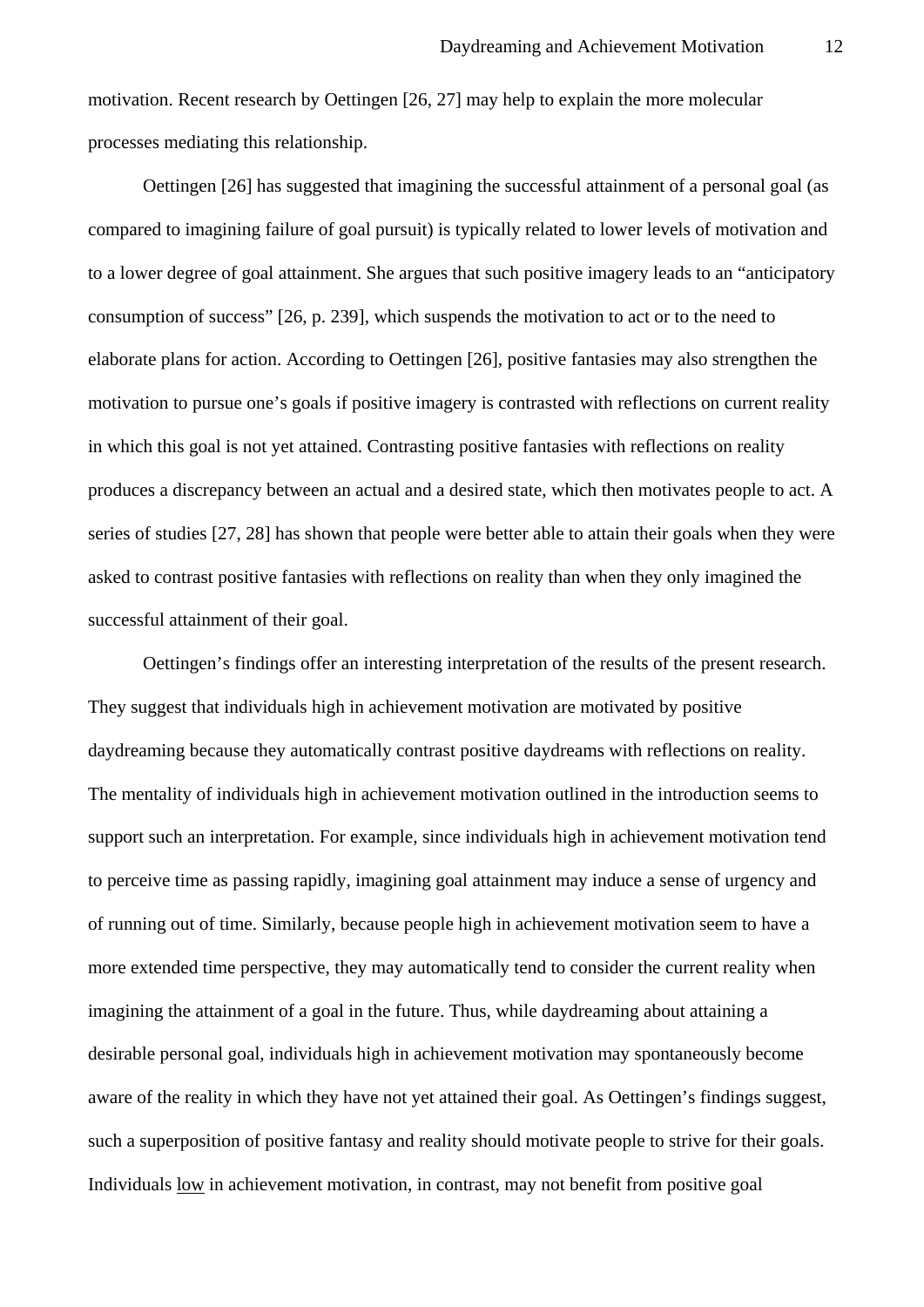daydreaming because they do not necessarily contrast positive fantasies with reflections on reality.

The notion that individuals high in achievement motivation may spontaneously contrast positive fantasies and daydreams with reflections on reality is consistent with research showing that individuals high in achievement motivation can be characterized by a realistic, down-to-earth outlook on life. For example, individuals high in achievement motivation strive to obtain an accurate assessment of their skills and competence [29, 30] and typically set high but realistic goals [31, 32]. It seems reasonable to assume that seemingly different correlates of high achievement motivation – perceiving time as passing rapidly, having an extended time perspective and being down to earth – are manifestations of a single underlying mechanism which also leads individuals high in achievement motivation to spontaneously contrast fantasy and reality.

Some limitations concerning the present research need to be mentioned. First, the results are limited to perceived goal attainment, which may be biased or inaccurate. However, a study by Sheldon and Elliot [33, Study 3] suggests that Likert-type ratings of goal attainment are both valid and meaningful. This research employed both ratings of goal attainment and the Goal Attainment Scaling methodology [GAS, 34]. The GAS identifies ranges of potential outcomes at the beginning of a study which are used to objectively assess goal attainment at the end of the study. The correlation between GAS attainment and rated goal-attainment was .71 in this study, suggesting that both methods share a substantial amount of variance. Second, the results of the present study are limited to the sample of first-year university students and to the two goals the present study focussed on. The generality of the effects reported here should be examined in future analyses using different samples, different goals, and different outcome variables.

In sum, the present research yielded encouraging results which suggests that daydreaming may play an important motivational function by mediating between goal commitment and goal attainment for individuals high in achievement motivation. By extending the scope and using different methodologies in future research, we may further enhance our understanding of the motivational significance of daydreaming and imagery.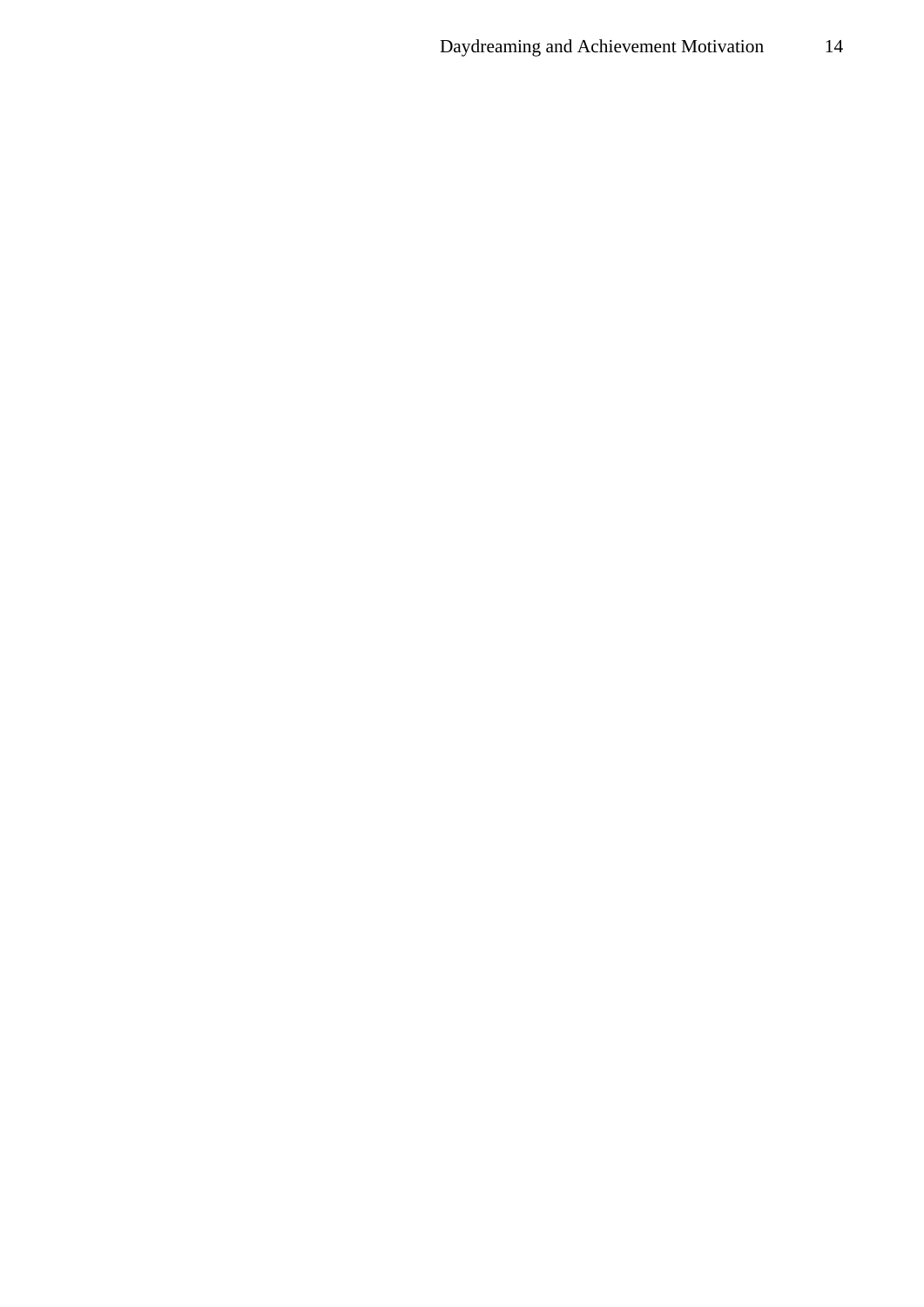### References

- 1. Klinger, E. (1990). Daydreaming. Using waking fantasy and imagery for self-knowledge and creativity. Los Angeles: Jeremy P. Tarcher, Inc.
- 2. Singer, J.L. (1981). Daydreaming and fantasy. London: Allen & Unwin.
- 3. Antrobus, J.S., Singer, J.L., Goldstein, S., & Fortgang, M. (1970). Mindwandering and cognitive structure. Transactions of the New York Academy of Sciences, 32, 242-252.
- 4. Klinger, E., & Cox, W.M. (1987-88). Dimensions of thought flow in everyday life. Imagination, Cognition and Personality, 7, 105-128.
- 5. Antrobus, J.S. (1994). Thinking away and ahead. In H. Morowitz, & J.L. Singer (Eds), The mind, the brain, and complex adaptive systems. (pp. 155-174). Reading, MA: Addison-Wesley.
- 6. Singer, J.L. (1966). Daydreaming. New York: Random House.
- 7. Klinger, E. (1977). Meaning and void. Inner experience and incentives in people's lives. Minnesota: University of Minnesota Press.
- 8. Schultheiss, O.C., & Brunstein, J.C. (1999). Goal imagery: Bridging the gap between implicit motives and explicit goals. Journal of Personality, 67, 1-38.
- 9. McClelland, D.C., Atkinson, J.W., Clark, P.A., & Lowell, E.L. (1953). The achievement motive. New York: Appleton-Century-Crofts.
- 10. Knapp, R.H., & Garbutt, J.T. (1958). Time imagery and the achievement motive. Journal of Personality, 26, 426-434.
- 11. McClelland, D.C. (1961). The achieving society. Princeton, NJ: Van Nostrand.
- 12. Mischel, W. (1961). Delay of gratification, need for achievement, and acquiescence in another culture. Journal of Abnormal and Social Psychology, 62, 543-552.
- 13. Raynor, J.O. (1974). Future orientation in the study of achievement motivation. In J.W. Atkinson & J.O. Raynor (Eds.), Motivation and achievement (pp. 121-154). New York: Wiley.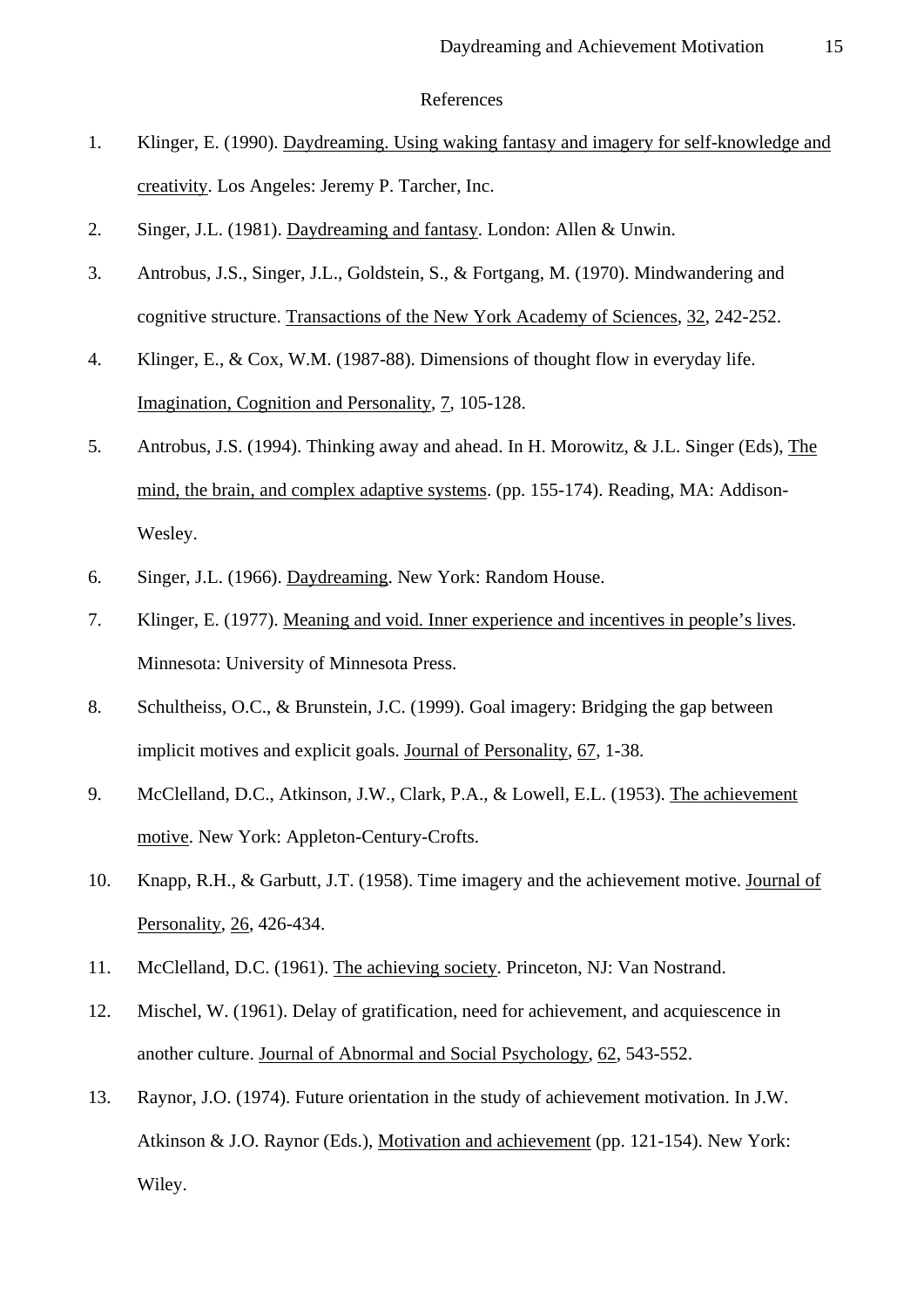- 14. Raynor, J.O., & Rubin, I.S. (1971). Effects of achievement motivation and future orientation on level of performance. Journal of Personality and Social Psychology, 17, 36-41.
- 15. Agarwal, A., & Tripathi, L.B. (1980). Time perspective in achievement motivation. Psychologia: An International Journal of Psychology in the Orient, 23, 50-62.
- 16. Winter, D.G. (1991). Manual for scoring motive imagery in running text (3rd edition). Unpublished manuscript: University of Michigan.
- 17. Smith, C.P., Feld, S.C., & Franz. C.E. (1992). Methodological considerations: steps in research employing content analysis systems. In C.P. Smith (Ed.), Motivation and Personality: Handbook of thematic content analysis (pp. 515-536). Cambridge, MA: Cambridge University Press.
- 18. Smith, C.P. (1992). Motivation and personality: Handbook of thematic content analysis. Cambridge: Cambridge University Press.
- 19. Schultheiss, O.C. & Brunstein, J.C. (2001). Assessment of implicit motives with a research version of the TAT: Picture profiles, gender differences, and relations to other personality measures. Journal of Personality Assessment, 77, 71-86.
- 20. Brunstein, J.C. (1993). Personal goals and subjective well-being: A longitudinal study. Journal of Personality and Social Psychology, 65, 1061-1070.
- 21. Gold, S.R., & Reilly, J.P. (1985-86). Daydreaming, current concerns, and personality. Imagination, Cognition and Personality, 5, 117-125.
- 22. Baron, R.M., & Kenny, D.A. (1986). The moderator-mediator variable distinction in social psychological research: Conceptual, strategical, and statistical considerations. Journal of Personality and Social Psychology, 51, 1173-1182.
- 23. Arbuckle, J.L. (1997). Amos users' guide (Version 3.6). Chicago: SPSS, Inc.
- 24. Brunstein, J.C. (1995). Motivation nach Mißerfolg. Die Bedeutung von Commitment und Substitution [Motivation following failure: The role of commitment and substitution]. Göttingen: Hogrefe.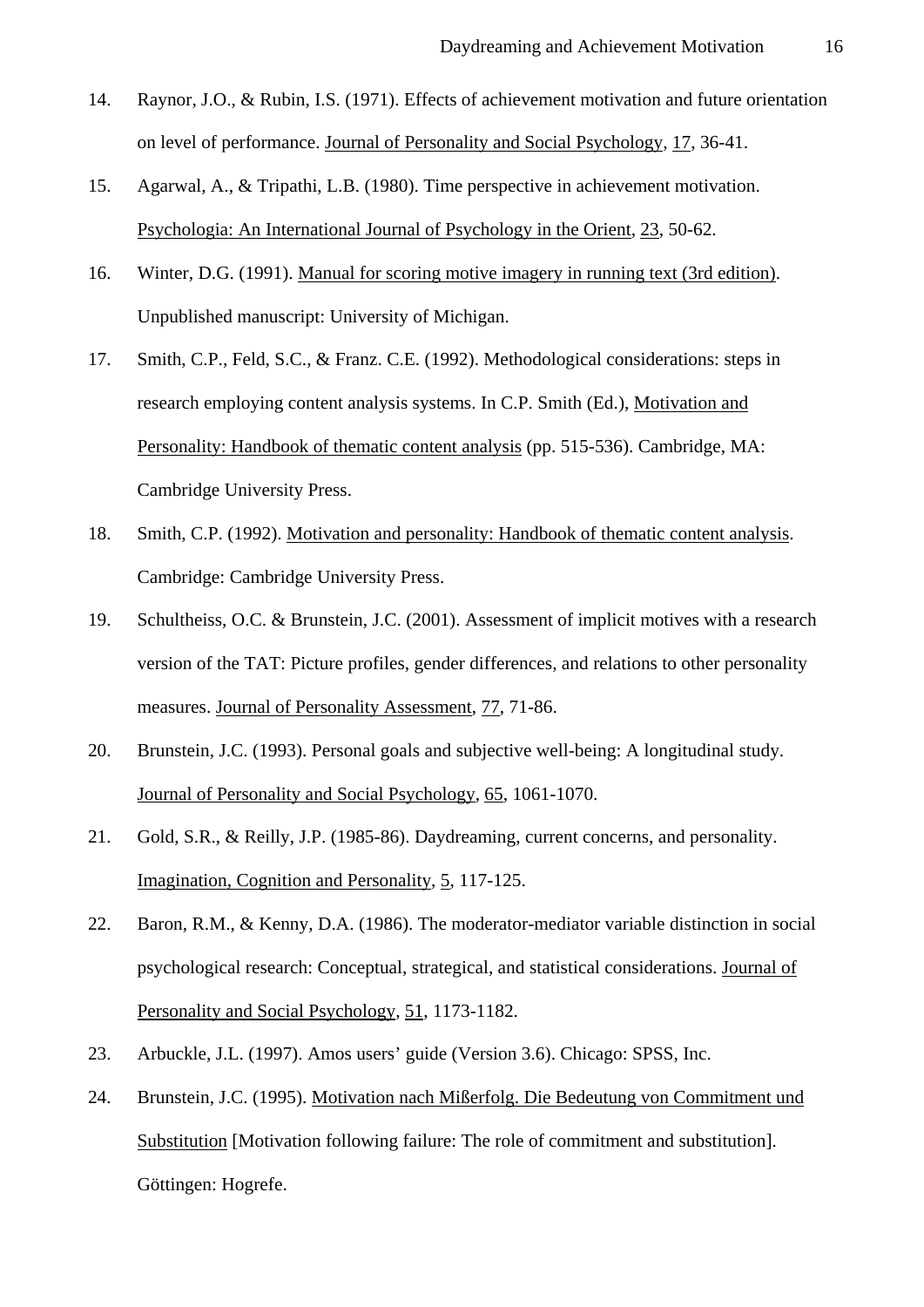- 25. Locke, E.A., & Latham, G.P. (1990). A theory of goal setting and task performance. Englewood Cliffs, NJ: Prentice Hall.
- 26. Oettingen, G. (1996). Positive fantasy and motivation. In P.M. Gollwitzer & J.A. Bargh (Eds.), The psychology of action (pp. 236-259). New York, NY: The Guilford Press.
- 27. Oettingen, G. (2000). Expectancy effects on behavior depend on self-regulatory thought. Social Cognition, 18, 101-129.
- 28. Oettingen, G., Pak, H., & Schnetter, K. (2001). Self-regulation of goal-setting: Turning free fantasies about the future into binding goals. Journal of Personality and Social Psychology, 80, 736-753.
- 29. French, E.G. (1958). Effects of the interaction of motivation and feedback on task performance. In J.W. Atkinson (Ed.), Motives in fantasy, action, and society (pp. 400-408). Princeton: Van Nostrand.
- 30. Trope, Y. (1975). Seeking information about one's own ability as a determinant of choice among tasks. Journal of Personality and Social Psychology, 32, 1004-1013.
- 31. Atkinson, J.W., & Feather, N.T. (1966). A theory of achievement motivation. New York: Wiley.
- 32. Mahone, C.H. (1960). Fear of failure and unrealistic vocational aspiration. Journal of Abnormal and Social Psychology, 47, 166-173.
- 33. Sheldon, K.M., & Elliot, A.J. (1998). Not all personal goals are personal: Comparing autonomous and controlled reasons for goals as predictors of effort and attainment. Personality and Social Psychology Bulletin, 24, 546-557.
- 34. Kiresuk, T., Smith, A., & Cardillo, J. (1994). Goal attainment scaling: Applications, theory, and measurement. Hillsdale, NJ: Lawrence Erlbaum.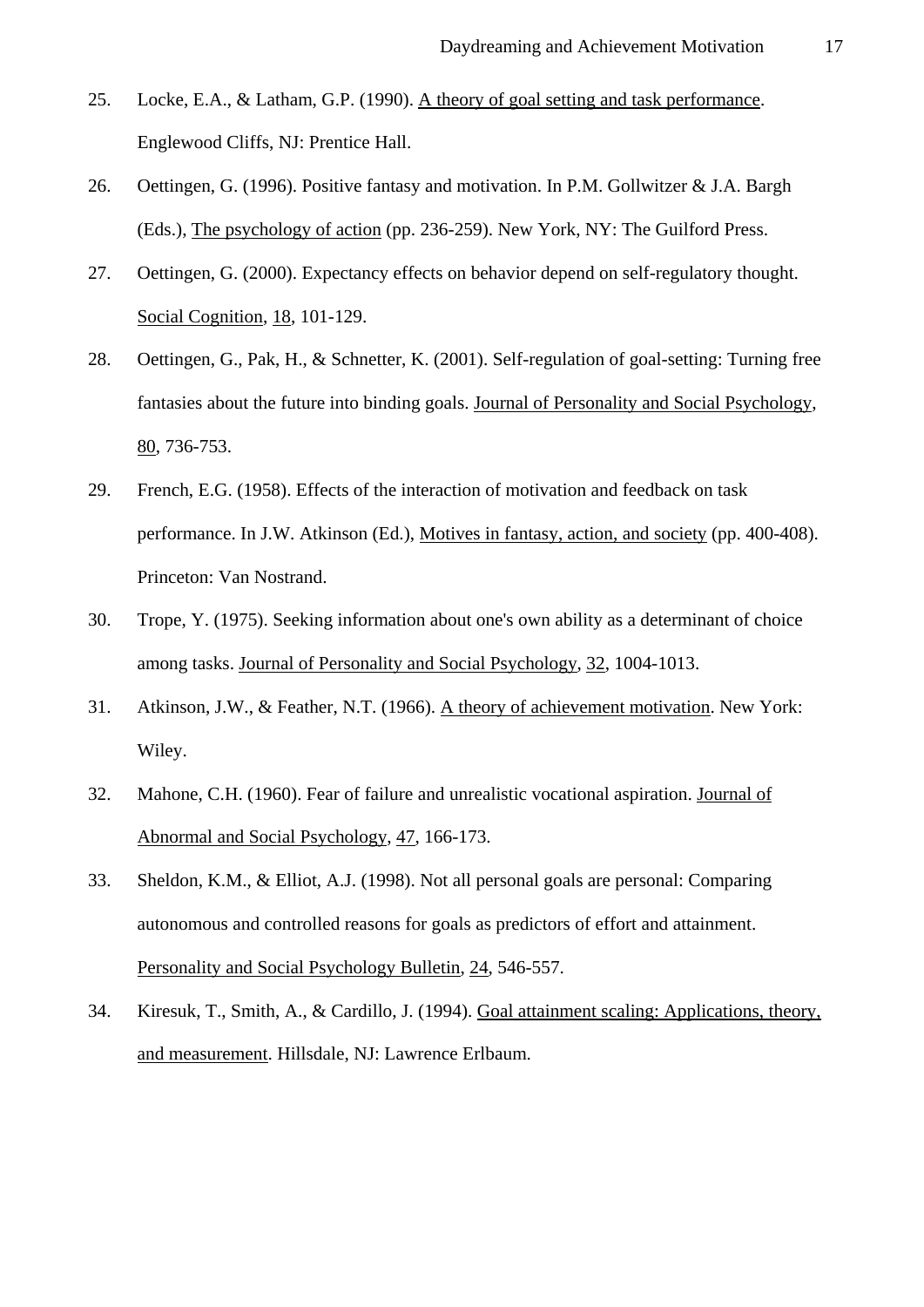## Author's Note

Thomas A. Langens, University of Wuppertal, Wuppertal, Germany.

I wish to thank Stephanie Fröhlich and Regine Höfer for their help in data collection and coding of TAT-stories.

Correspondence concerning this article should be addressed to Thomas A. Langens, Department of Psychology, University of Wuppertal, Gaussstrasse 20, 42097 Wuppertal, Germany. Email: langens@uni-wuppertal.de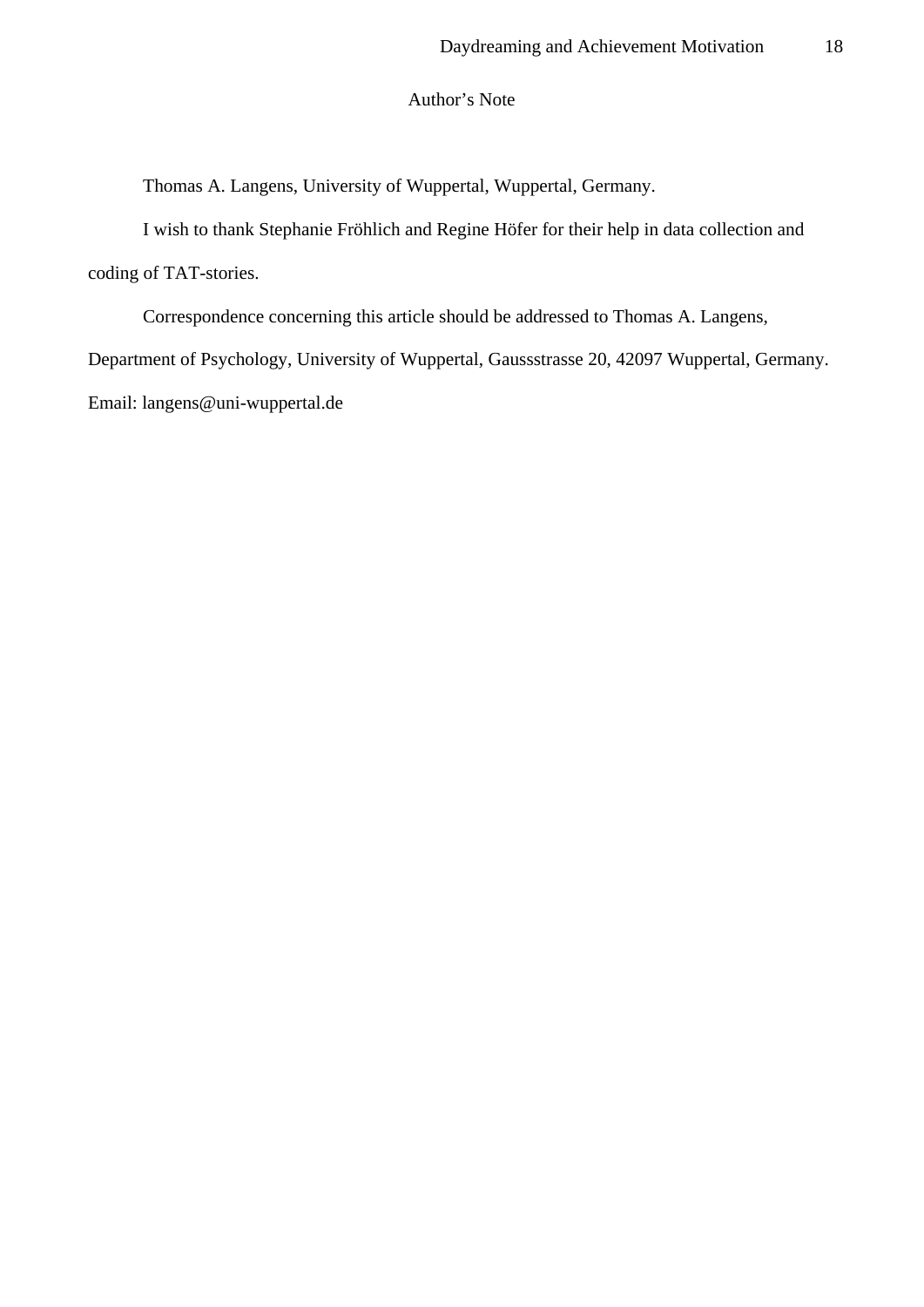# Footnotes

 $<sup>1</sup>$  The data for this study were collected as part of a larger project, and a portion of the data was</sup> examined in a study by Langens and Schmalt (under review) to investigate a conceptually distinct set of issues.